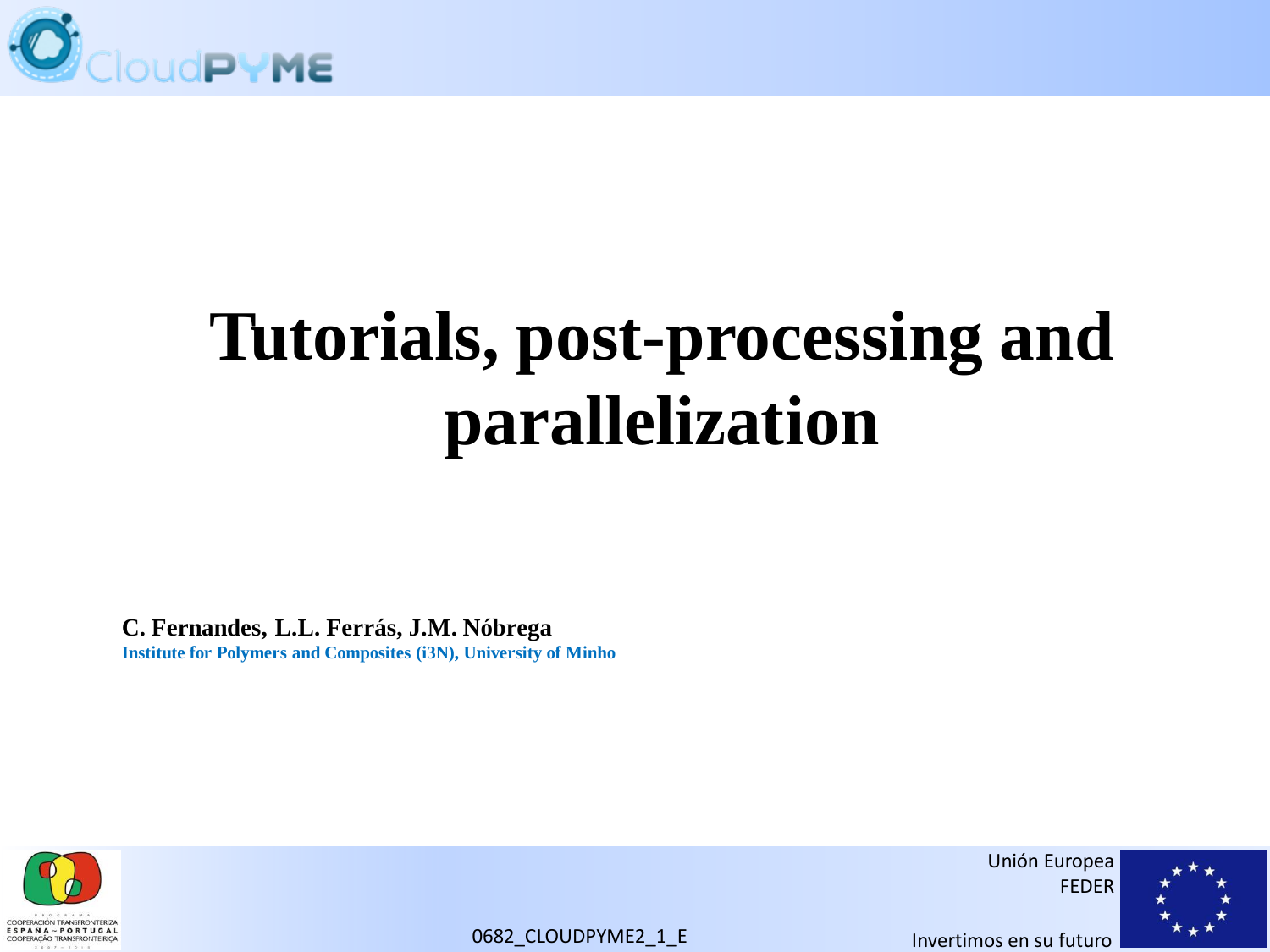

 Copy the folders **basicTut** and **applications** to your personal area:

(/home/cesga/cursos/SHARED/basicTut) (/home/cesga/cursos/SHARED/applications)

### (cursos/curso**???**/OpenFOAM/curso**???**/basicTut)



Unión Europea FEDER

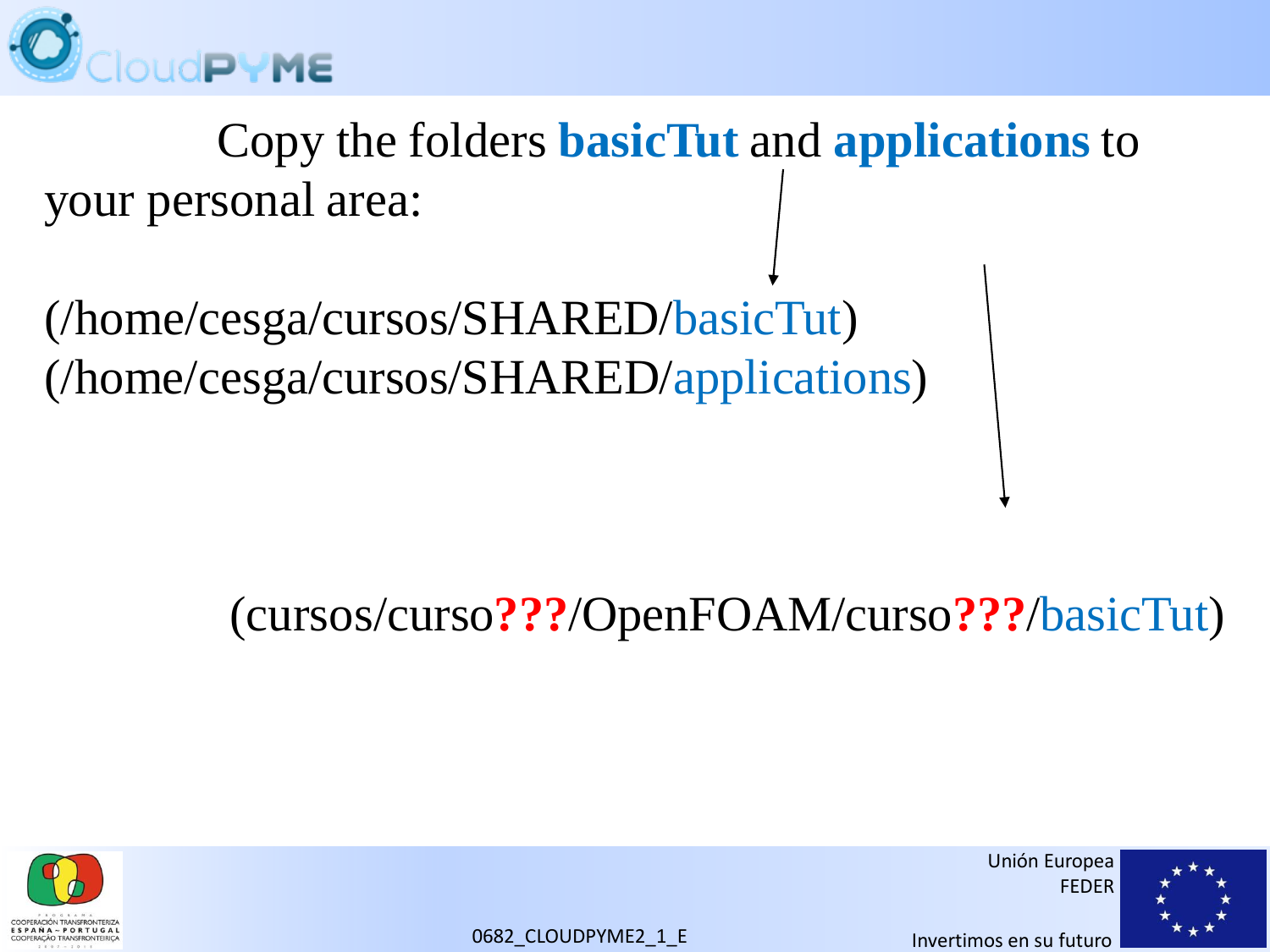

### *Tutorial*

### *Transport of a scalar (basic pitzDaily)*



Unión Europea FEDER

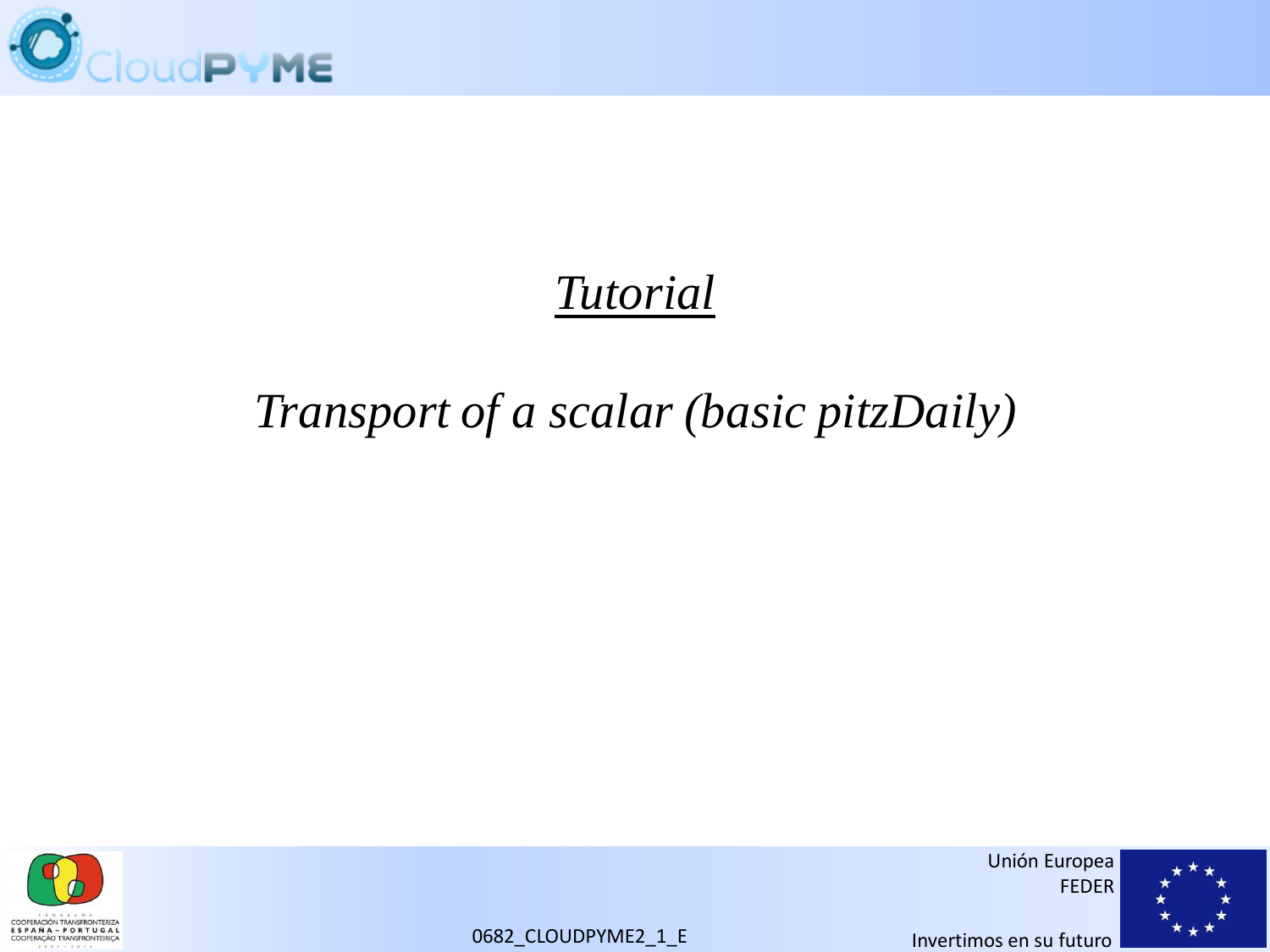





Unión Europea FEDER

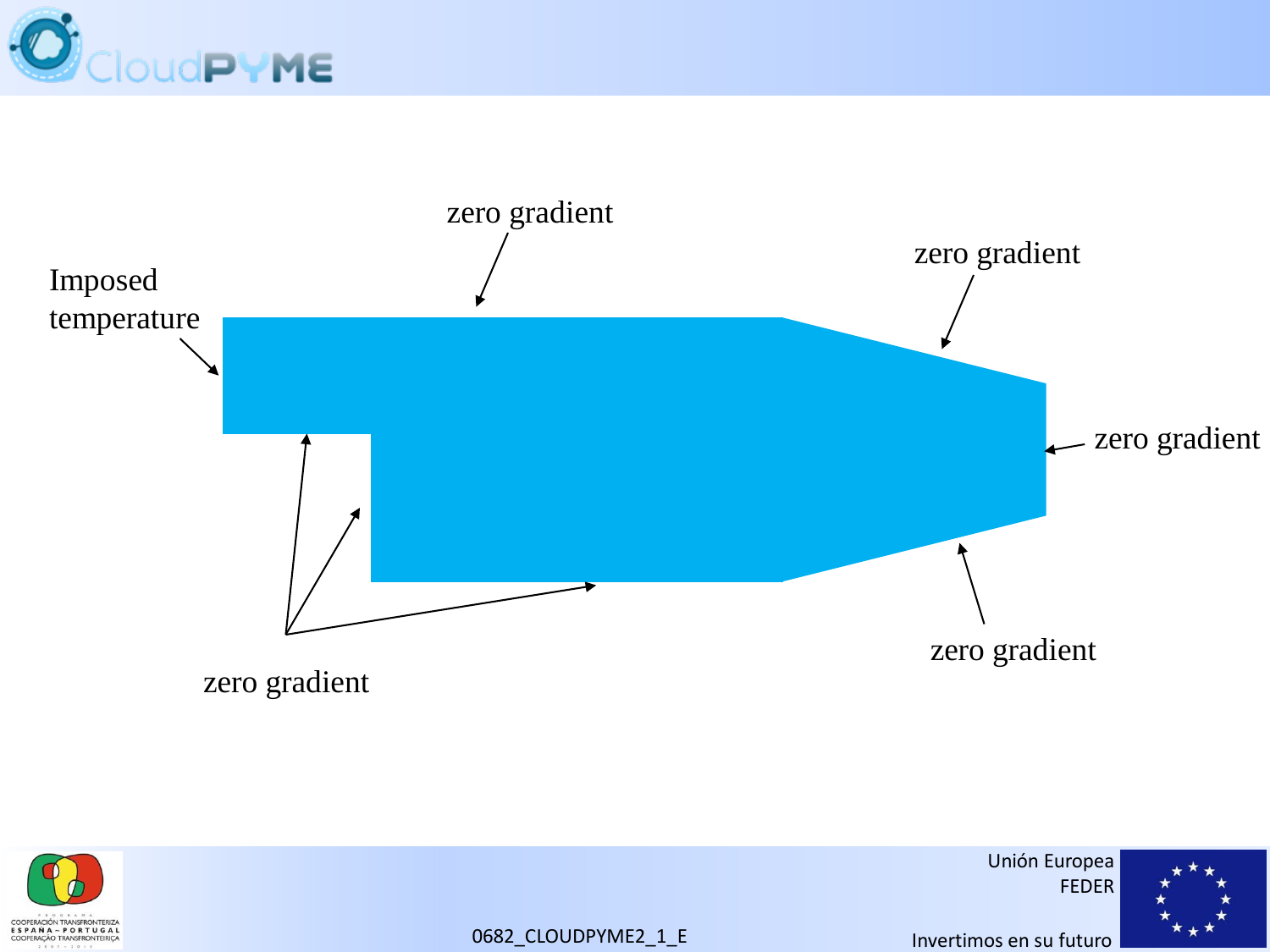

### $BasicTut \rightarrow scalarTransportFoam \rightarrow pitzDaily$

»blockMesh

»checkMesh

»scalarTransportFoam

»scalarTransportFoam >log & »paraFoam »gnuplot Residuals



Unión Europea FEDER

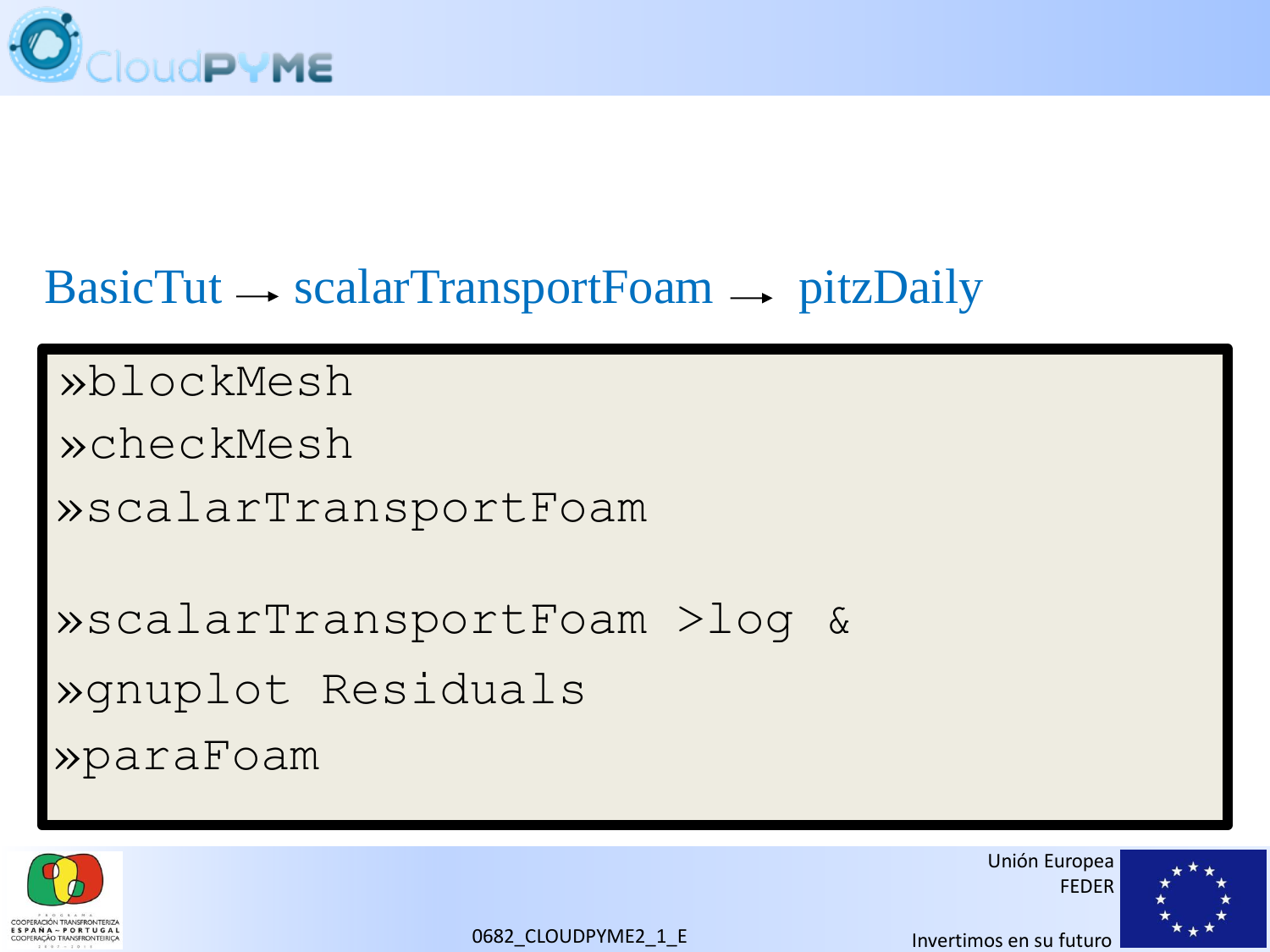

### $BasicTut \rightarrow scalarTransportFoam \rightarrow pitzDaily$

#### »patchAverage T outlet

## »patchAverage T outlet >logPatch »patchIntegrate T outlet



Unión Europea FEDER

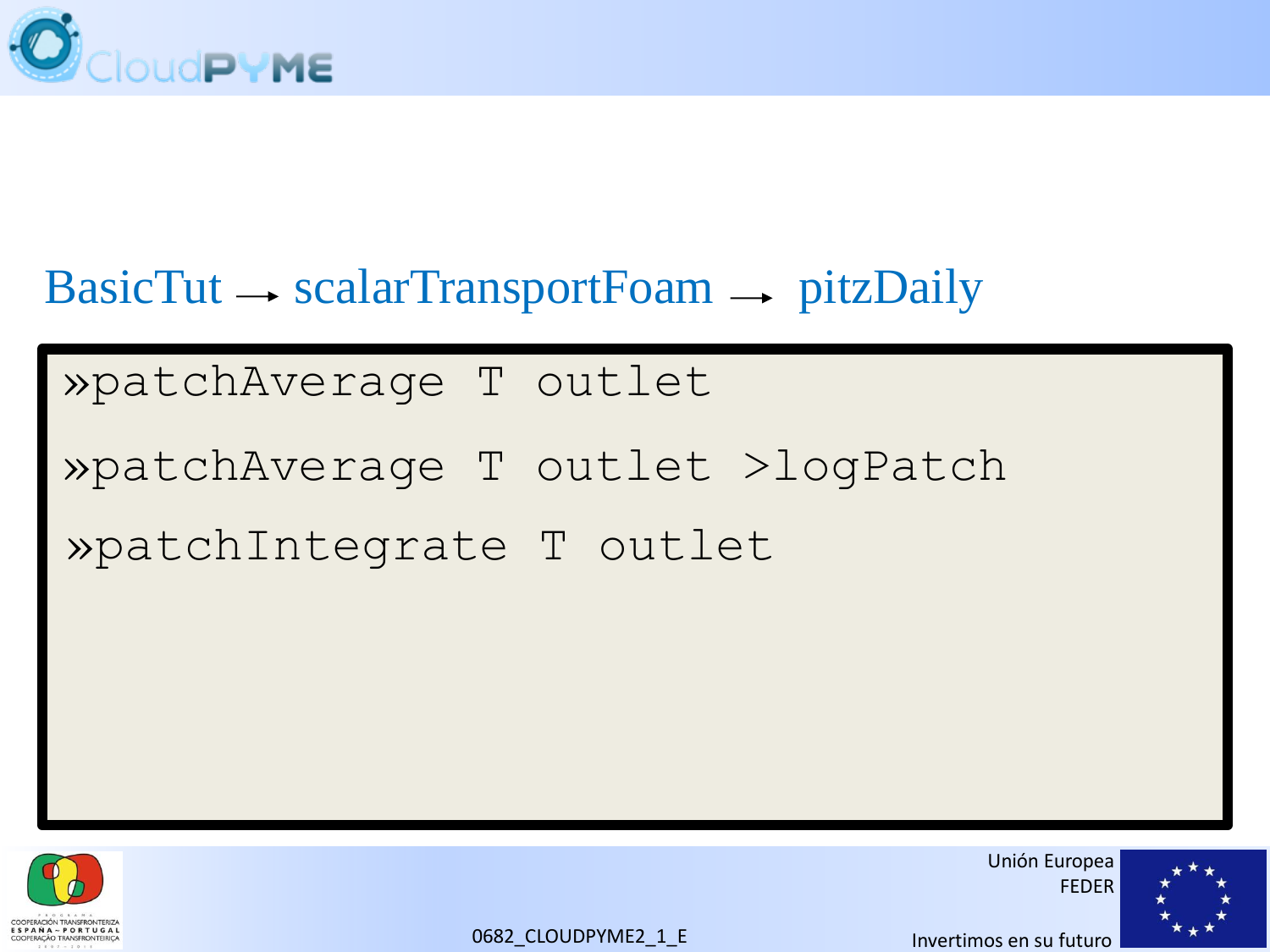

### **Run in parallel:**





Unión Europea FEDER

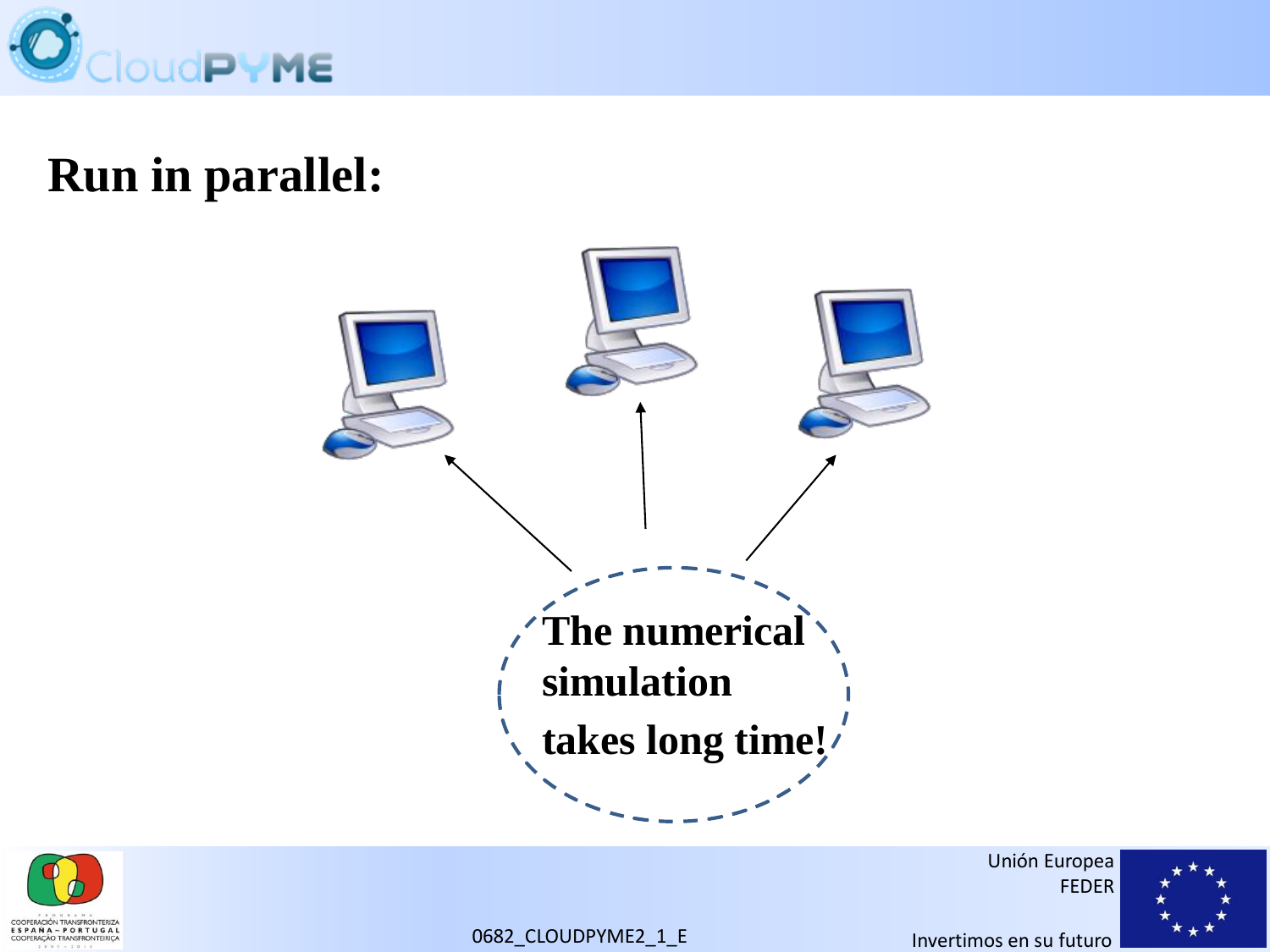

### **Run in parallel:**

### $BasicTut \rightarrow scalarTransportFoam \rightarrow pitzDaily$

»decomposePar

»qsub … … …

»qstat



Unión Europea FEDER

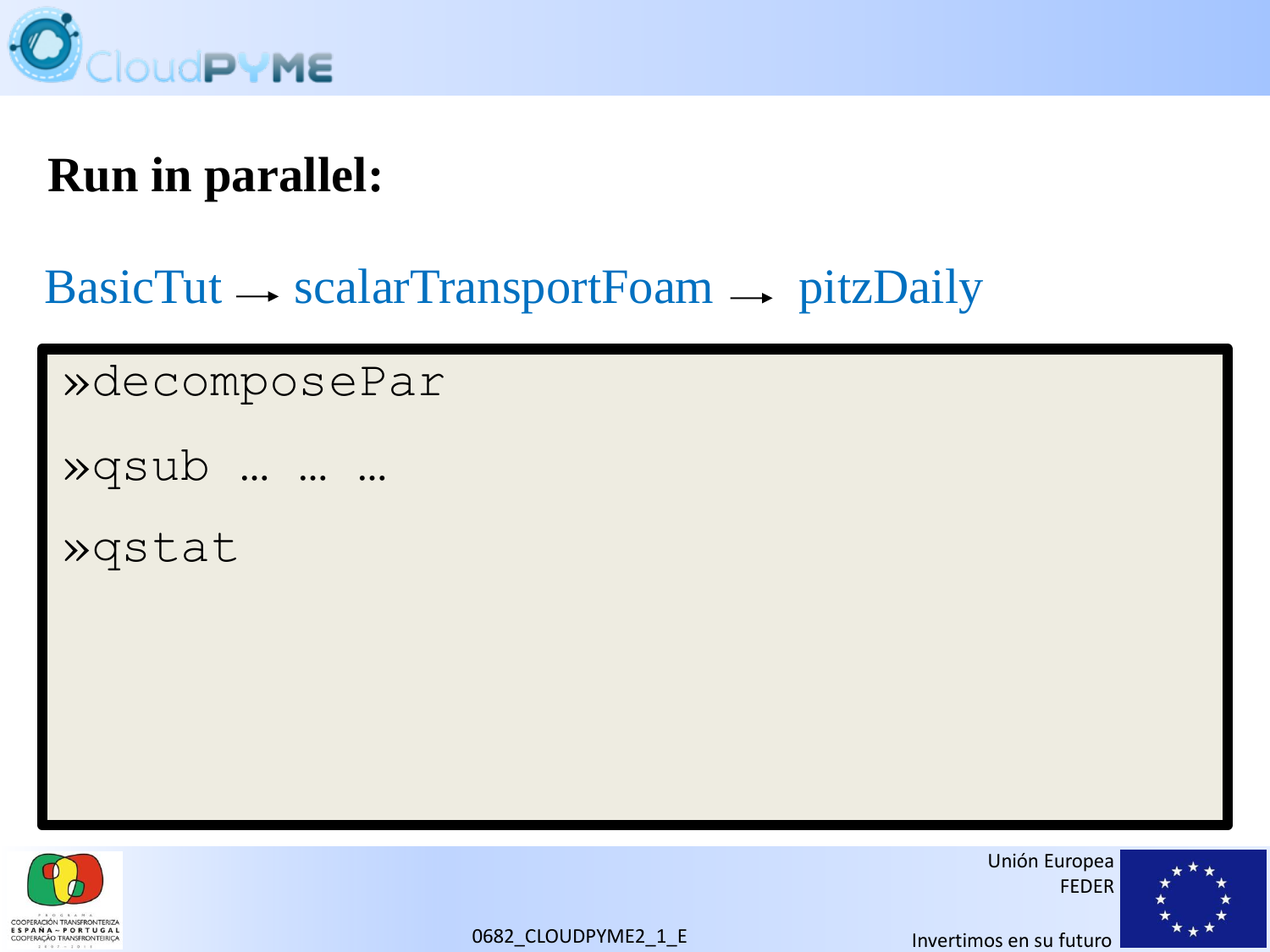

### *Tutorial*

### *Break of a Dam*



Unión Europea FEDER

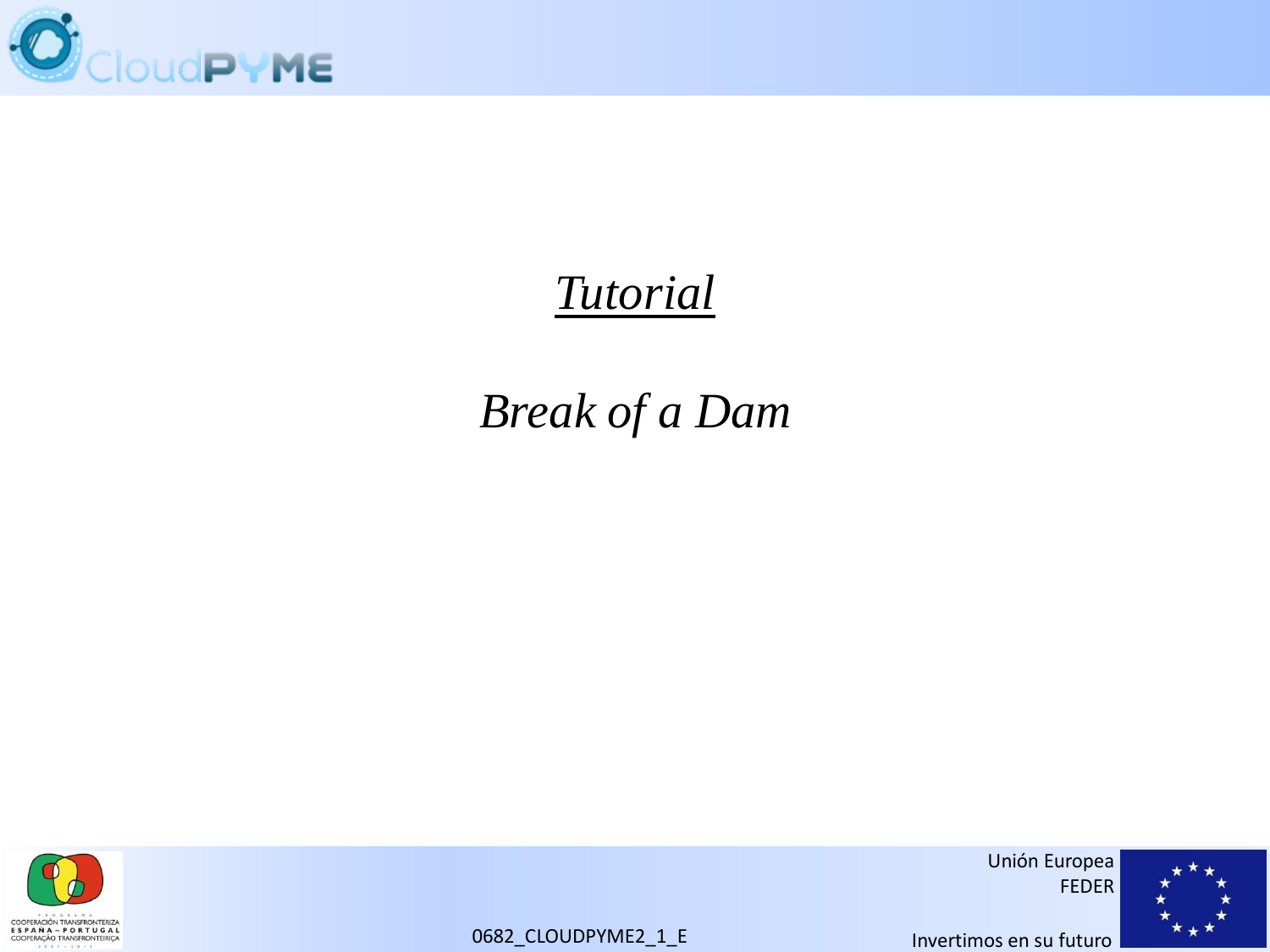





Unión Europea FEDER

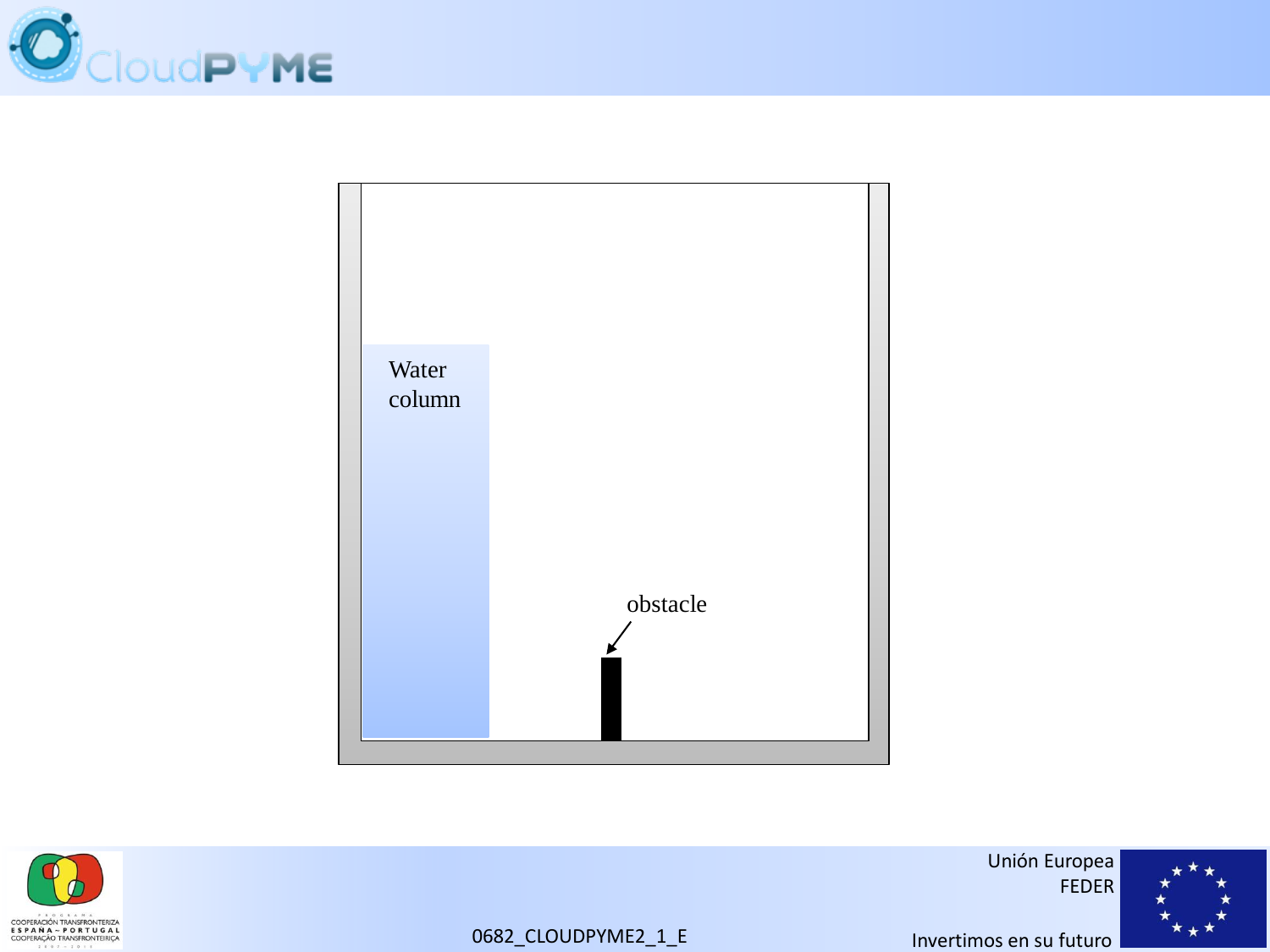

### $BasicTut \rightarrow damBreak$

»blockMesh »checkMesh »cp 0/alpha.water.org 0/alpha.water »paraFoam »setFields »interFoam



Unión Europea FEDER